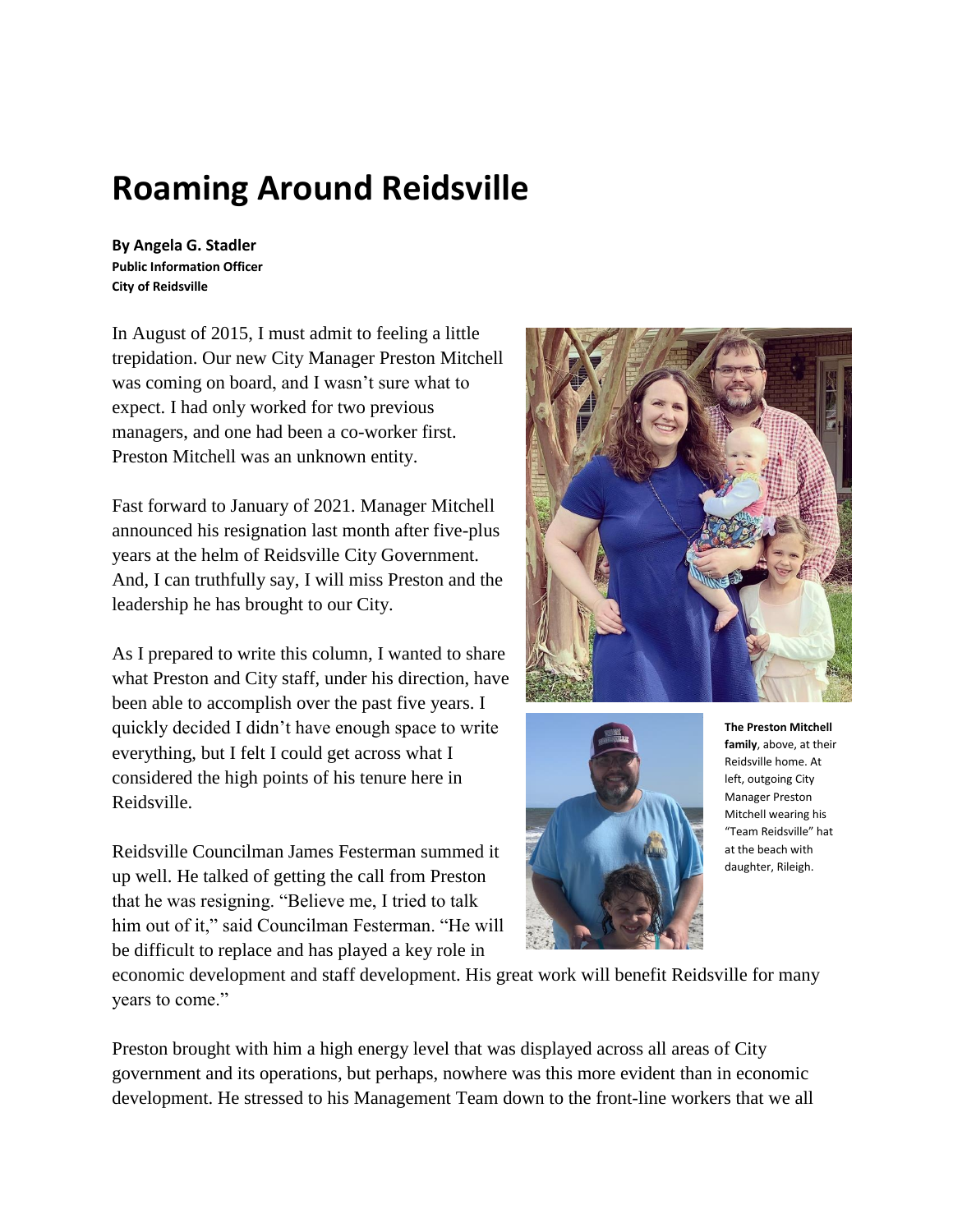are responsible for Reidsville's growth and vitality. Whether you pave streets in Public Works or count pennies in Finance, we are all critical to the City's economic growth and development.

Since Preston has been in Reidsville, we have seen some 1,250 new jobs come as part of new or expanding industries and businesses. Industries like Stericycle, Merchant 1 Manufacturing and Speedline have moved to the City from nearby Greensboro. Unifi, Smith-Carolina, Elevated Environmental and Albaad have expanded their local operations and product lines. Sanritsu Logistics is the newest addition to the Reidsville Industrial Park while Farmina, an Italian pet food company, recently announced plans to build in the park in the near future. Industries like Bovone and Pella have also come to the Reidsville area, among others.

While a lot of people both at the City and County level helped make these economic development announcements a reality, Preston has been an integral part in fostering an environment here in Reidsville dedicated to making things happen, even with COVID-19 in the mix. His "can do" attitude has resonated with the rest of our staff. He actively looked for economic development activities on a daily basis. As one Management Team member stated, Preston didn't just think outside the box, he blew the box away.

Yet it wasn't just about bringing new businesses to Reidsville. It also was about keeping the businesses and industries we have. A big part of that was listening to the needs of our local industries and creating a business climate where the exchange of good ideas was sought. Part of that was the establishment of the Reidsville Industrial Alliance, creating a stronger working relationship with the Reidsville Chamber of Commerce and partnering with a variety of organizations, from the schools to nonprofits like the Reidsville Area Foundation and the Dan River Basin Association. The Manual Machining Program at Reidsville High School, the Mountains-to-the-Sea Trail, funding of Interstate 785 -- all of these are programs and initiatives that have been pushed by the City. Another piece internally was focusing on customer service, making every effort to find ways to assist our local businesses and looking for alternatives when problems arose. While every problem can't be resolved, Preston stressed to staff the need to look for other ways to help if at all possible.

Working on plans for The Depot District, centered around the revitalization of the former Adams Electric building, is a project that we expect will reap benefits for the City and has been the brainchild of Preston and City staff. The Adams Electric building was one of the first buildings that Preston remembered seeing when he first came here to interview for the job. That was when he started envisioning what that area across the railroad tracks one day could be, an eclectic neighborhood mixing residential, commercial and residential growth.

Hand in hand with economic development comes quality of life issues. Preston realized that if we wanted people to come here to work and live, we also needed to give them the component of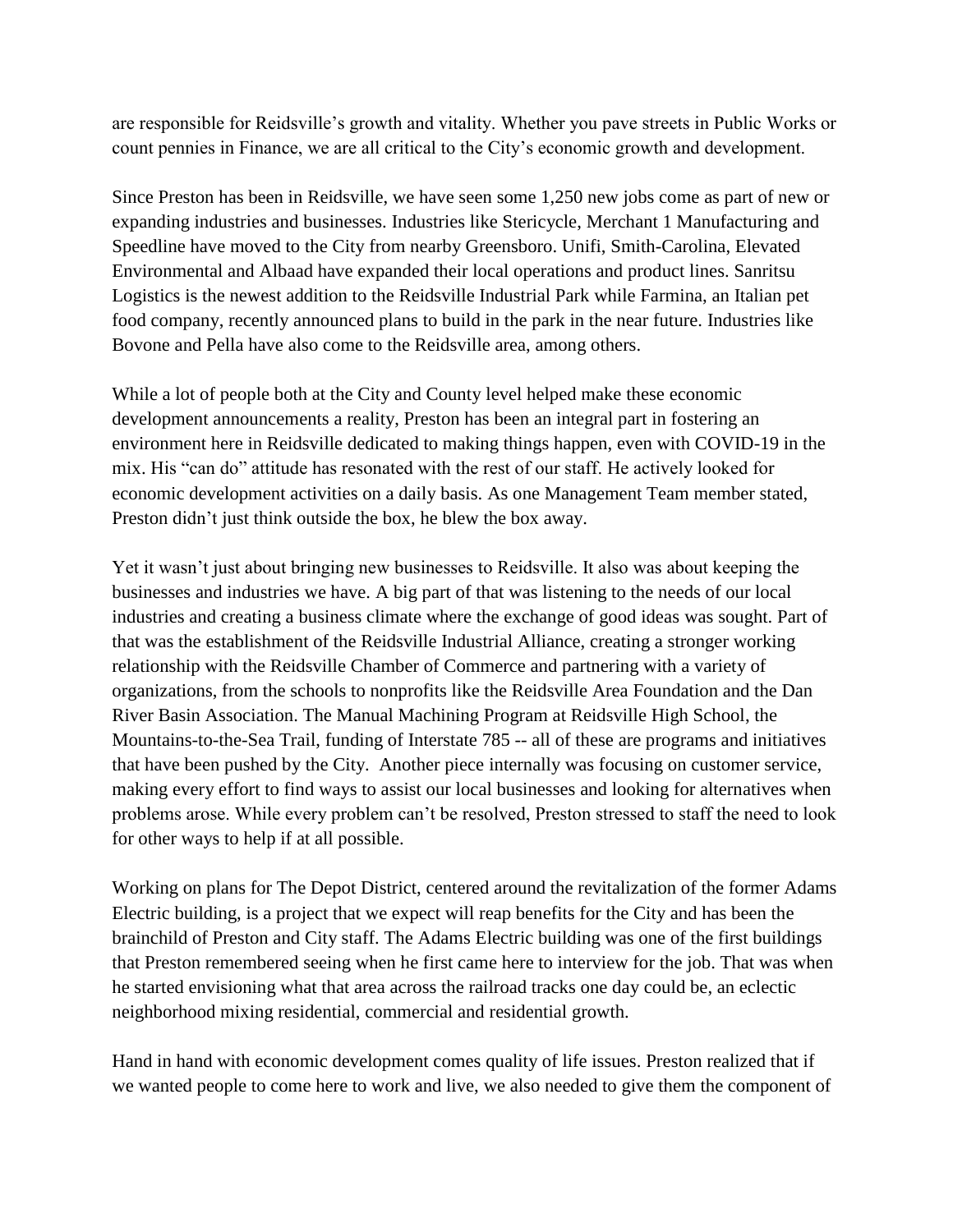"play". Preston emphasized recreation, working to strengthen the athletics program to getting more playground equipment and a dog park. Improvements at Lake Reidsville have included everything from installation of WiFi, a small zipline and a fishing trail to a sewer improvement project to benefit the campground area. Building on the existing walking trails the City already had to creating a blueways network has been a front burner item for our Recreation and Planning departments for many months now. The City's emphasis on recreation is reflected by the recent announcement that the Old North State League, a collegiate summer league, is coming to Jaycee Park starting next year.

Preston realized that once people come to Reidsville, they need something to view and do. He sought to revitalize the downtown area, providing such amenities as downtown game boards and creating a historical tour using QR Codes that visitors can watch videos about local landmarks. He supported Reidsville Downtown Corporation's Project DREAM (Downtown Reidsville Empowering Art Movement) and efforts to beautify the downtown commercial district. Current projects that are in the works include the Patriot Park showcasing historical documents, the Sesquicentennial Celebration and Clock Tower planned for 2023 and The Block mural project honoring the once-vibrant business community on Northeast Market Street, now known as Dr. Martin Luther King Drive. And let us not forget the recent announcement that Brown Entertainment plans to turn the former Rockingham Theatre into a live entertainment venue like they have done at their Liberty Showcase. We truly believe that this will be Rockingham County's biggest tourism draw. All of this was being done, including an intensive 2020 Census campaign, in the midst of COVID-19.

Preston brought with him the idea to aggressively pursue federal and state grants in a big way. Such grants have helped industries like Unifi to expand and the Lucky City Brewery, which plans to open in 2021, much earlier than many of their counterparts across the State. Other grants have helped rebuild our infrastructure, especially our sewer and water lines and improve both our Water and Wastewater Treatment Plants; and establishing a Neighborhood Revitalization program to assist low-to-moderate residents in rehabbing their homes.

Preston would be the first to say that it takes everyone working together to make these things happen. He has stressed the team concept and is quick to credit the Council and his employees for any success. But for anything, from economic development to showcasing our quality of life amenities, Preston believed that marketing was key. It is not surprising that our marketing firm came up with the "Team Reidsville" mantra. When your City has the most State high school football championships, it is a given that the team concept is a good idea on which to hang your marketing campaign.

We have encouraged newcomers to Reidsville as part of our residential relocation program, "Reside in Reidsville," and we have focused on "selling Reidsville to Reidsville" through